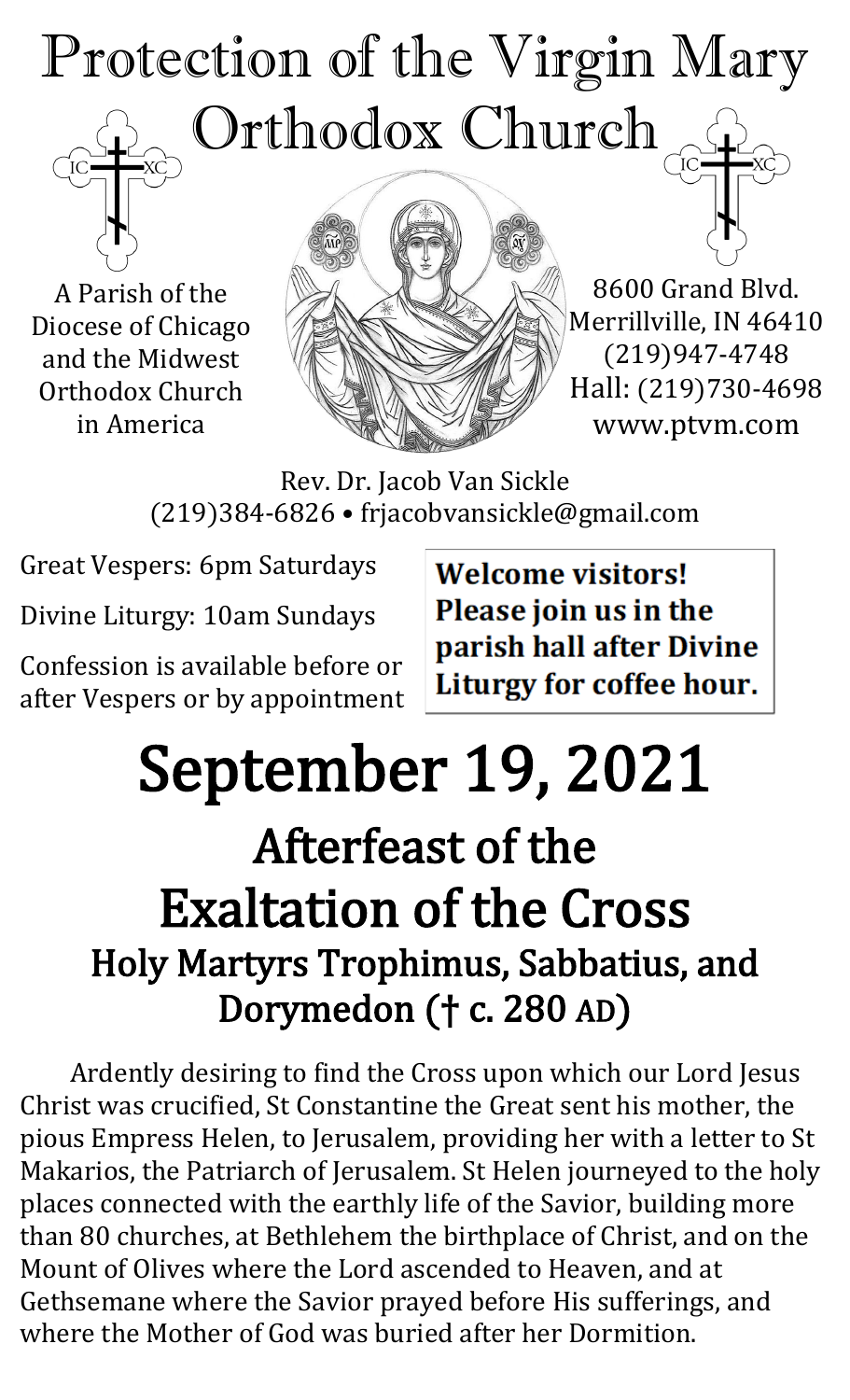Although the holy Empress Helen was no longer young, she set about completing the task with enthusiasm. In her search for the Life-giving Cross, she questioned both Christians and Jews, but for a long time her search remained unsuccessful. Finally, she was directed to a certain elderly Jew named Jude who stated that the Cross was buried beneath the temple of Venus. They demolished the pagan temple and, after praying, they began to excavate the ground. Soon the Lord's Tomb was uncovered. Not far from it were three crosses, and a board with the inscription ordered by Pilate, and four nails which had pierced the Lord's Body.

In order to discover on which of the three crosses the Savior had been crucified, Patriarch Makarios alternately touched the crosses to a corpse. When the Cross of the Lord touched the dead man, he was restored to life. After witnessing the raising of the dead man, everyone was convinced that the Life-giving Cross had been found. Christians came in huge crowds to venerate the Holy Cross, beseeching St Makarios to lift the Cross, so that those far off could see it. Then the Patriarch and other spiritual leaders lifted the Holy Cross, and the people prostrated themselves before the Honorable Wood, saying "Lord have mercy." This solemn event occurred in the year 326.

### HYMNS OF THE DAY

#### Tone 4 – Resurrectional Troparion

When the women disciples of the Lord learned from the angel the joyous message of Your resurrection, they cast away the ancestral curse and elatedly told the apostles: "Death is overthrown! Christ our God is risen,// granting the world great mercy!" Tone 1 – Troparion of the Cross O Lord, save Your people, and bless Your inheritance! Grant victories to the Orthodox Christians over their adversaries; and by virtue of Your Cross,// preserve Your habitation!

#### Tone 8 – Troparion for the Martyrs

God praised in Trinity has glorified a trinity of martyrs: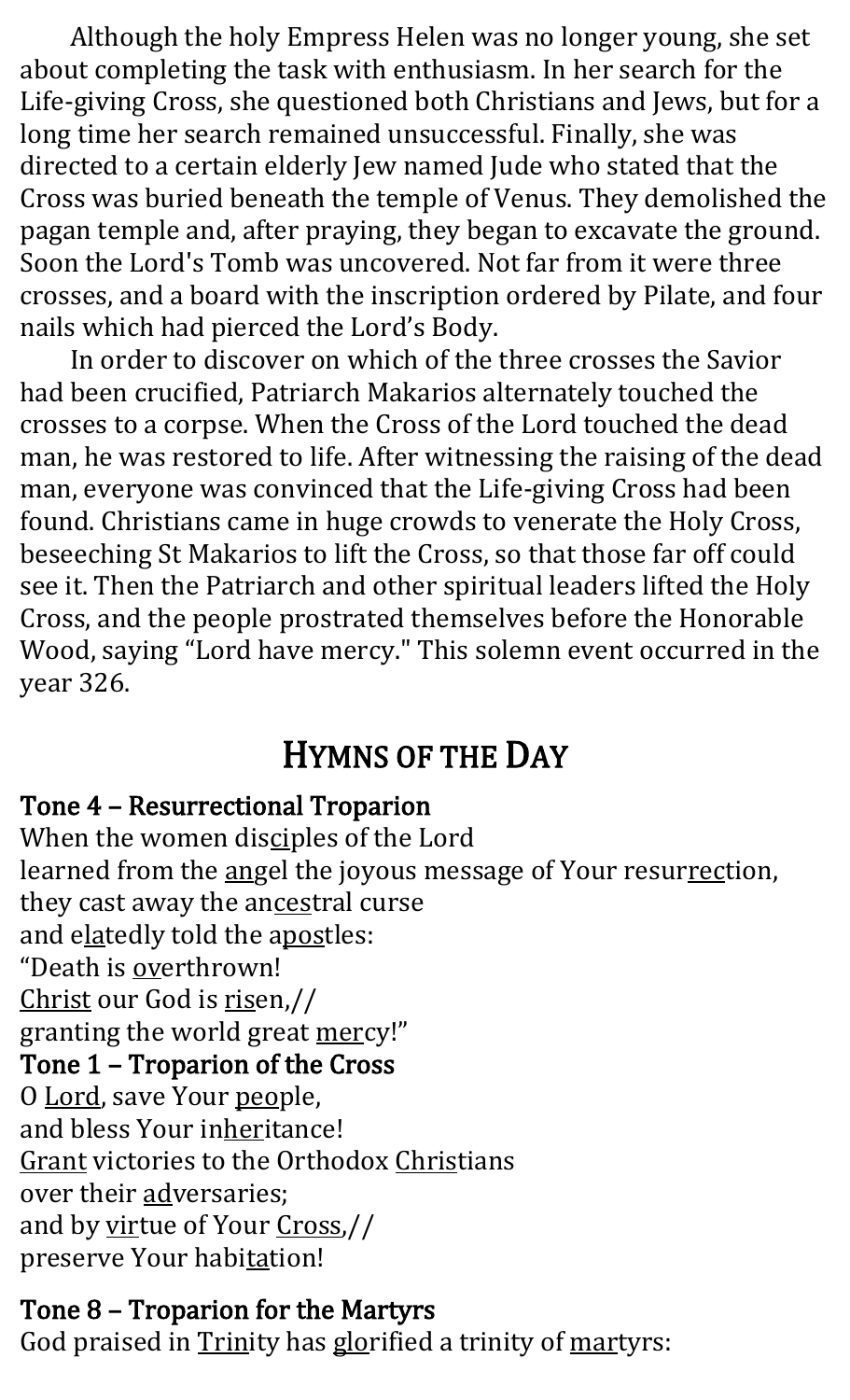Trophímus, Sabbátius, and Dorýmedon. By their faith, they overthrew the adversary.// Through their prayers, O Christ our God, have mercy on us!

#### Tone 4 – Resurrectional Kontakion

My Savior and Redeemer, as God, rose from the tomb and delivered the earth-born from their chains. He has shattered the gates of hell, and as Master,// He has risen on the third day!

#### Tone 4 – Kontakion of the Cross

As You were voluntarily raised upon the Cross for our sake, grant mercy to those who are called by Your Name, O Christ God; make all Orthodox Christians glad by Your power, granting them victories over their adversaries// by bestowing on them the invincible trophy, Your weapon of peace!

### SCRIPTURE READINGS

#### Tone 7 – Prokeimenon for the Cross (Psalm 98)

Extol the Lord our God: / worship at His footstool for He is holy!

#### Epistle: Galatians 2.16-20 (for the Cross)

Brethren: Knowing that a man is not justified by the works of the law but by faith in Jesus Christ, even we have believed in Christ Jesus, that we might be justified by faith in Christ and not by the works of the law; for by the works of the law no flesh shall be justified.

But if, while we seek to be justified by Christ, we ourselves also are found sinners, is Christ therefore a minister of sin? Certainly not! For if I build again those things which I destroyed, I make myself a transgressor. For through the law I died to the law that I might live to God. I have been crucified with Christ; it is no longer I who live, but Christ lives in me; and the life which I now live in the flesh I live by faith in the Son of God, who loved me and gave Himself for me.

#### 1 Corinthians 16.13-24 (Sunday)

Brethren: Watch! Stand fast in the faith! Be brave; be strong. Let all that you do be done with love. I urge you, brethren – you know the household of Stephanas, that it is the firstfruits of Achaia, and that they have devoted themselves to the ministry of the saints –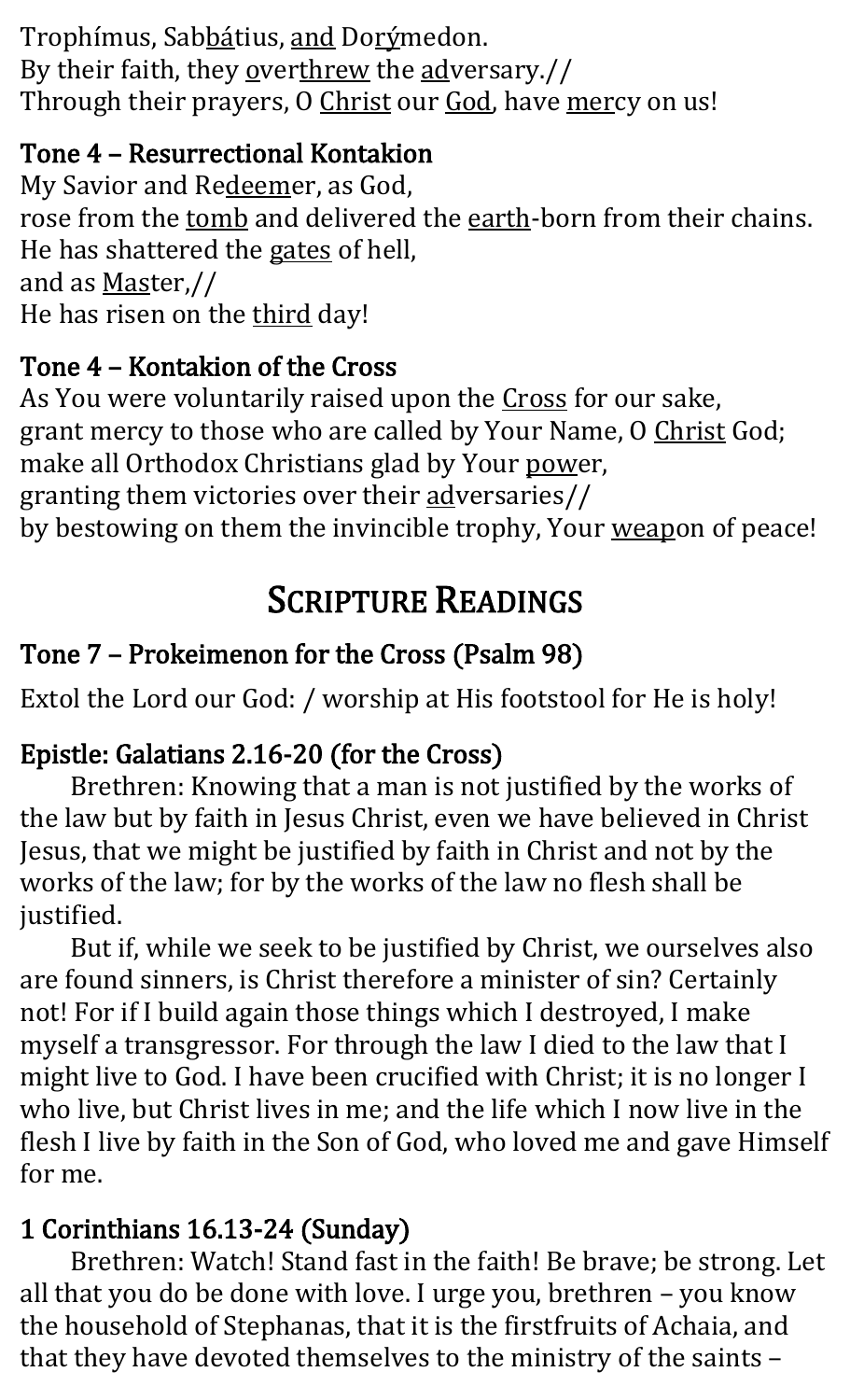that you also submit to such, and to everyone who works and labors with us. I am glad about the coming of Stephanas, Fortunatus, and Achaicus, for what was lacking on your part they supplied. For they refreshed my spirit and yours. Therefore, acknowledge such men.

The churches of Asia greet you. Aquila and Priscilla greet you heartily in the Lord, with the church that is in their house. All the brethren greet you. Greet one another with a holy kiss.

The salutation with my own hand – Paul's. If anyone does not love the Lord Jesus Christ, let him be anathema. Maranatha! (Lord, come!) The grace of our Lord Jesus Christ be with you. My love be with you all in Christ Jesus. Amen.

#### Gospel: Mark 8.34 – 9.1 (for the Cross)

When Jesus had called the people to Himself, with His disciples also, He said to them, "Whoever desires to come after Me, let him deny himself, and take up his cross, and follow Me. For whoever desires to save his life will lose it, but whoever loses his life for My sake and the Gospel's will save it. For what will it profit a man if he gains the whole world but loses his own soul? Or what will a man give in exchange for his soul? For whoever is ashamed of Me and My words in this adulterous and sinful generation, of him the Son of Man also will be ashamed when He comes in the glory of His Father with the holy angels."

And He said to them, "Assuredly, I say to you that there are some standing here who will not taste death till they see the kingdom of God present with power."

#### Matthew 21.33-42 (Sunday)

Jesus spoke this parable: "There was a certain landowner who planted a vineyard and set a hedge around it, dug a winepress in it and built a tower. And he leased it to vinedressers and went into a far country. Now when vintage-time drew near, he sent his servants to the vinedressers, that they might receive its fruit. And the vinedressers took his servants, beat one, killed one, and stoned another.

"Again, he sent other servants, more than the first, and they did likewise to them. Then last of all he sent his son to them, saying, 'They will respect my son.'

"But when the vinedressers saw the son, they said among themselves, 'This is the heir. Come, let us kill him and seize his inheritance.' So they took him and cast him out of the vineyard and killed him.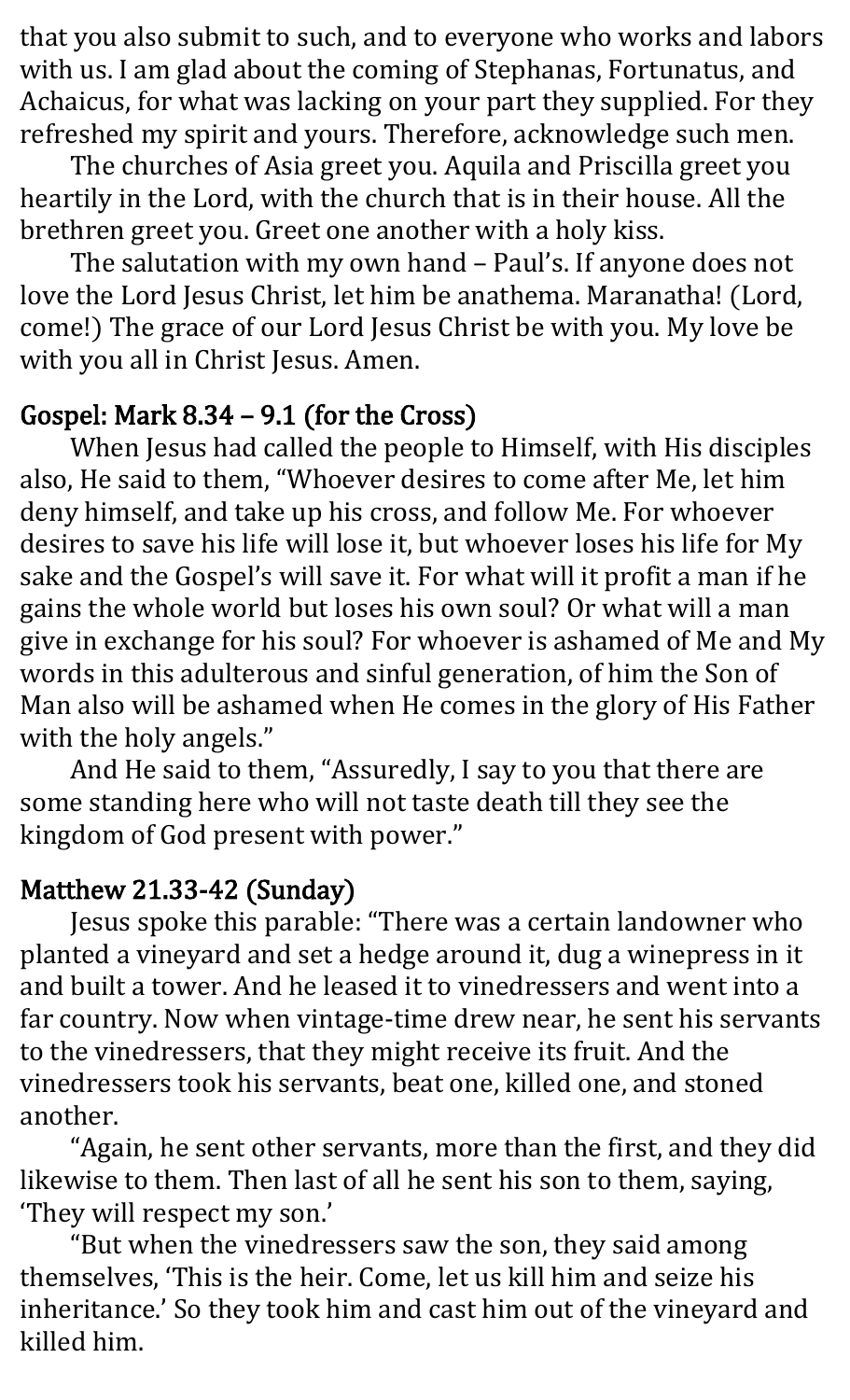"Therefore, when the owner of the vineyard comes, what will he do to those vinedressers?"

They said to Him, "He will destroy those wicked men miserably, and lease his vineyard to other vinedressers who will render to him the fruits in their seasons."

Jesus said to them, "Have you never read in the Scriptures: 'The stone which the builders rejected Has become the chief cornerstone. This was the Lord's doing, and it is marvelous in our eyes'?"

#### WE REMEMBER IN PRAYER

| N.Dep. Gordon McCune            |                | Ev.Mem. Ann Sobal ('68) |  |
|---------------------------------|----------------|-------------------------|--|
| <b>Archpr. Anastasy Richter</b> |                | John Bochorov ('37)     |  |
| Archpr. Sergei Glagolev         |                | Kuzma Kornikov ('37)    |  |
| Mark Bertram                    |                | William Shepit ('36)    |  |
| Mat. Tresja Denysenko           |                | Suzanne (2001)          |  |
| <b>Charles Swallow</b>          |                |                         |  |
| Health & Salv.                  | Jeramie        | Timothy                 |  |
| Archpr. Peter                   | Olivia         | William                 |  |
| Mat. Margaret                   | Parker         | Paul                    |  |
| Mat. Anne                       | Christine      | Joseph                  |  |
| Mat. Trudi                      | Larry          | Linda                   |  |
| Michal                          | Rollie         | Claudia                 |  |
| Annika                          | Joseph         | Elizabeth               |  |
| Sarah                           | <b>Nadia</b>   | Snezana                 |  |
| Archpr. Michael                 | <b>Brendan</b> | Nathan                  |  |
| Pr. Christopher                 | Tanya          | Kara                    |  |
| Mat. Jennifer                   | Christopher    | Ryan                    |  |
| Andrew                          | Nina           | Carol                   |  |
| Gideon                          | Renee          | Christine               |  |
| Dn. Nicholas                    | Carissa        | Jon                     |  |
| Sophia                          | Cynthia        | Zoey                    |  |
| Kevin                           | John           | Dominic                 |  |
| $\mathsf{lon}$                  | Olga           | Declan                  |  |
| Tanya                           | Mark           | Hudson                  |  |
| Jovan                           | Jerry          | Ayden                   |  |
| Julia                           | Michael        | Hyland                  |  |
| Tom                             | Anthony        | Jason                   |  |
| Tina                            | Daryl          | Ted                     |  |
| Jennifer                        | Diane          | James                   |  |
| Gail                            | Carla          | Pamela                  |  |
| Stacy                           | Susan          | Erin                    |  |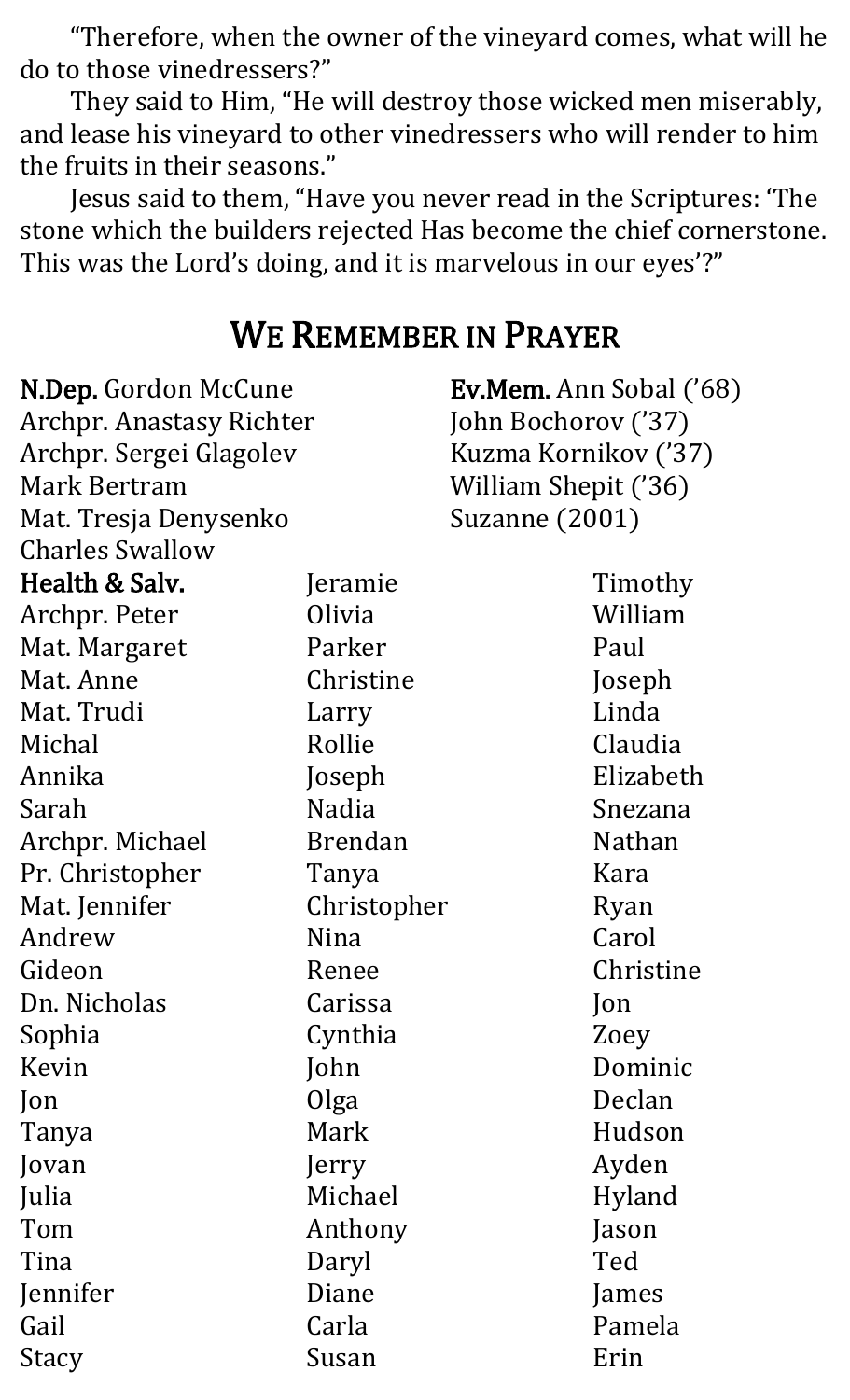| Alexander | Ken        | Valerie |
|-----------|------------|---------|
|           |            |         |
| Ronald    | Debbie     | Jeffrey |
| Theodore  | Jacqueline | Aaron   |
| Robert    | Dara       | William |
| Craig     | Cindy      | Jamie   |
| Chuck     | Daniel     | Karen   |
| Scott     | Laura      | Dale    |
| Mark      | Dorothy    | Jack    |
| Christine | Vasiliy    | Joyce   |
| Dale      | William    | Junia   |
| Pauline   | Wanda      | Anna    |
| Mary      | Cindy      | Sandra  |
| Timothy   | Mary       | Linda   |
| Lisa      | Linda      | Stephen |
| Lois      | Ivanka     | Megan   |
| Michael   | Susan      |         |
| Janice    | Denise     |         |

\*If you know someone who needs prayer, please give their name to Fr Jacob

## ANNOUNCEMENTS

For Bible Study this week, read 4 Kingdoms (a.k.a. 2 Kings) 7-10.

On Saturday morning, September 25, our bakers will offer a tutorial on baking the prosphora (offering bread) for any who would like to learn. We will start at 9am and finish with lunch together, which will be provided. Please let Elizabeth Pedersen or Fr Jacob know if you plan to attend, so that we can be sure to have enough supplies.

Congregations of Merrillville is holding a luncheon fundraiser for the Feed the Flock ministry on Saturday, September 25. Details are on fliers in the narthex. See Mary Ann Bertram or Janet Andrus during coffee hour for tickets.

Our parish feast day and anniversary celebration are around the corner! Archbishop Paul will join us for the services of the Protection of the Virgin Mary on September 30 and October 1. Great Vespers with a Lity will begin at 6pm followed by a reception in our hall. Divine Liturgy is at 9am, followed by a luncheon. Fr Peter and Mat. Cynthia Bodnar will be in town for the celebration and to receive an award from His Eminence. On Sunday, October 3 we will hold our 110<sup>th</sup> Anniversary celebration following the Divine Liturgy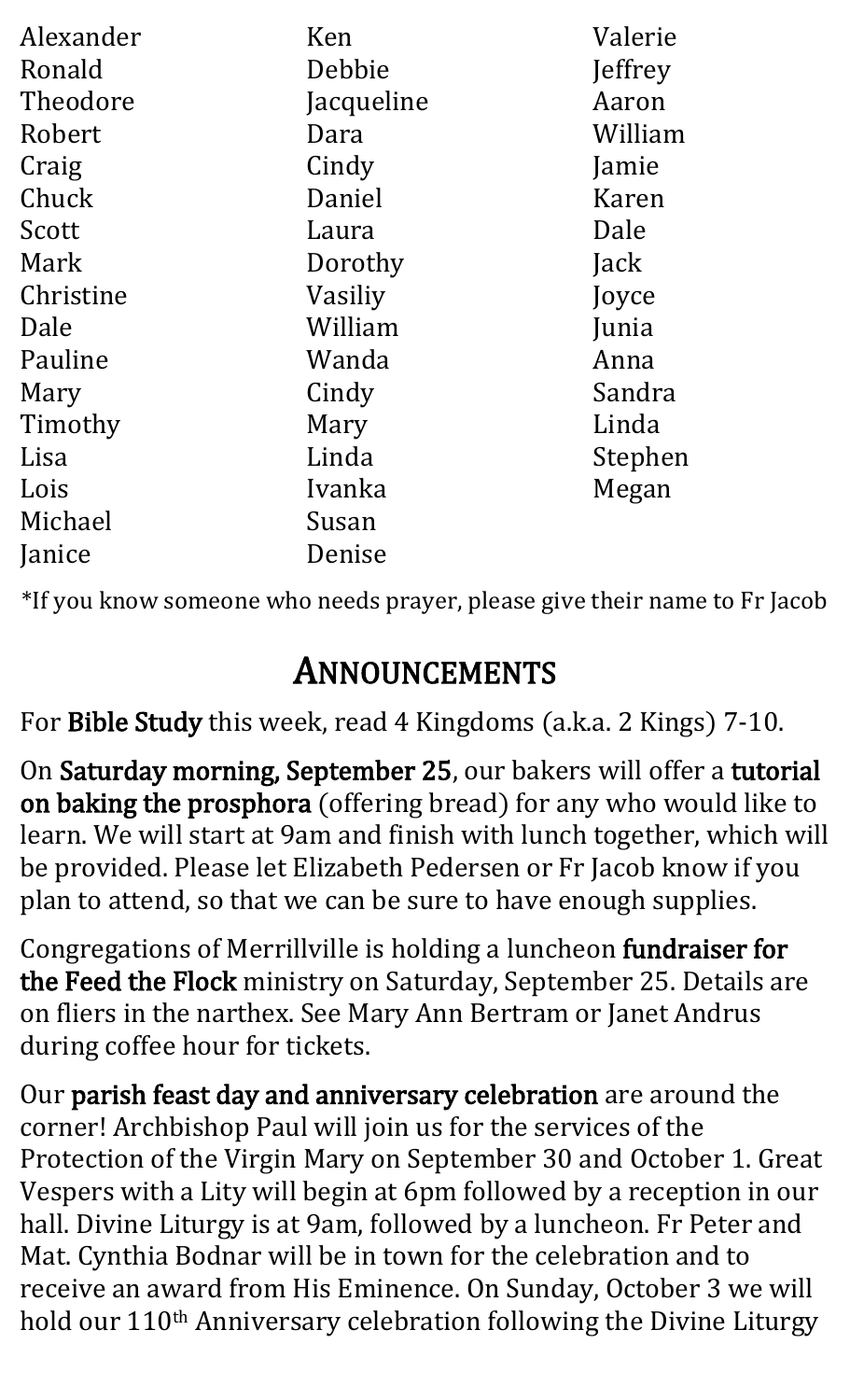with a catered dinner. No tickets necessary, but there will be a freewill offering taken and a cash bar to help cover the expense.

The icons of the Life of the Theotokos in memory of Archpriest Spiro Tanaskoski have been completed. From this point on, if anyone would like to sponsor more iconography in the Church, please see Fr Jacob to discuss options. Right now, icons of Archangel Michael, St. John the Baptist, and Thomas Sunday are slated to be done on the ground level of our East Wall by the end of this year. A perpetual plaque will be installed in the entryway of the Church to commemorate those in whose memory icons are being completed.

#### Mark your calendars:

- Sept 21: Hall Committee meeting @ 6pm Parish Council meeting @ 7pm
- Sept 22: Bible Study @ 7pm
- Sept 23: Faith Enrichment @ 10am
- Sept 25: Prosphora baking tutorial @ 9am 40-Day Panikhida for Mat. Tresja Denysenko @ 2:30pm
- Sept 30: Great Vespers with Archbishop Paul for our Parish Feast @ 6pm, followed by a reception
- Oct 1: Feast of the Protection of the Virgin Mary: Divine Liturgy with Archbishop Paul @ 9am
- Oct 3: 110<sup>th</sup> Anniversary Celebration dinner following Divine Liturgy

Last week's gifts to the Lord: \$5,116

# Remembering 9/11: Twenty Years Later A Reflection by His Beatitude our Metropolitan Tikhon

 To the Clergy, Monastics, and Faithful of the Orthodox Church in America,

Dear Brothers and Sisters in Christ,

On the twentieth anniversary of the terrorist attacks of September 11, 2001, we remember the day as a tragedy in the truest sense of the word. It is fitting to reflect on this catastrophe with great sorrow, sobriety, and prayer.